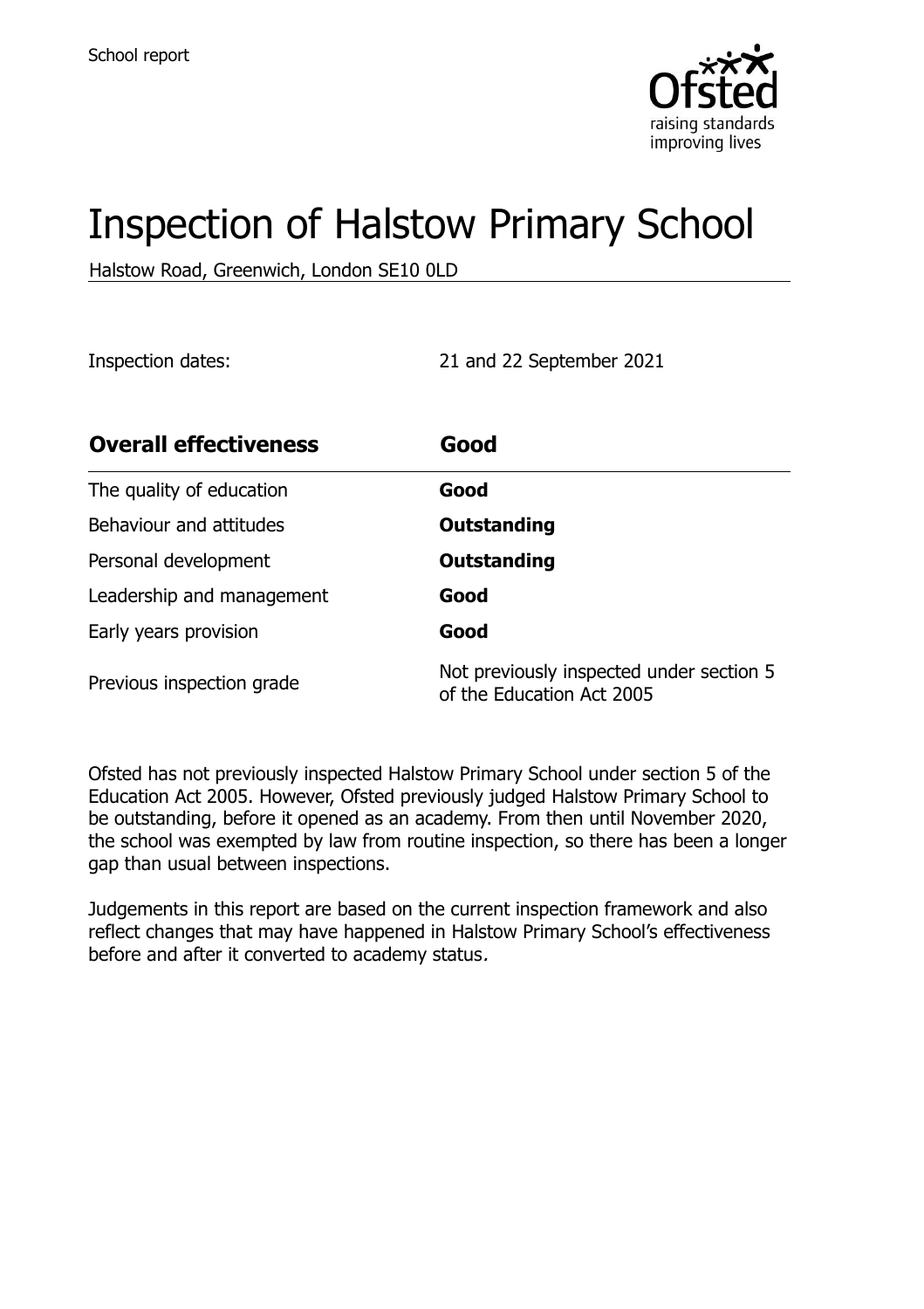

# **What is it like to attend this school?**

Halstow Primary School is a warm and welcoming place. A strong sense of community means that everyone is included and is expected to achieve. Pupils are safe, happy and enjoy learning. They demonstrate resilience, determination, and confidence. These values underpin the curriculum and every aspect of school life.

Behaviour is excellent. Pupils show respect for and look after one another. This is because leaders model the importance of good relationships. Pupils said bullying is rare. If it does happen, adults deal with it quickly, and support both victim and perpetrator.

Leaders and staff go above and beyond to provide pupils with exciting experiences. For example, pupils have tuned in to the live birth of a lamb and many are participating in the 'Young Voices' concert. Everyone is looking forward to the full return of clubs following the COVID-19 (coronavirus) pandemic.

Parents and carers are overwhelmingly positive about the school. They are particularly grateful for the support provided by leaders during the national lockdowns. As one parent put it, 'This is a school where children come first, and their mental and physical well-being is prioritised.' Pupils demonstrate a strength of character that is quite extraordinary.

#### **What does the school do well and what does it need to do better?**

Leaders have carefully designed the curriculum. Plans are ambitious and cover a broad range of subjects. The curriculum develops key concepts over time. For example, in history, pupils learn about 'civilisation' across a number of year groups.

A love of reading is promoted throughout the school. This is evident in the wellresourced book corners and engaging displays in classrooms. Pupils in Reception Year benefit from a strong start to reading. They learn phonics straight away. Pupils with special educational needs and/or disabilities (SEND) are supported to access the same learning as their peers. Staff have received training to deliver the new phonics programme. However, in Year 3 and upwards, pupils who need to catch up on reading are not receiving sharply focused support to build up their reading fluency.

In mathematics, pupils draw on methods used in previous lessons to secure new knowledge. For example, pupils learn to order positive numbers before ordering negative ones. Teachers have strong subject knowledge and high expectations of pupils. In the Reception Year, where pupils only started school recently, most were using numbers up to five confidently.

The history curriculum is well established. It is sequenced effectively and focuses on a rich knowledge base. Pupils are continuing to develop their understanding of historical enquiry. The science curriculum is also well sequenced. Key scientific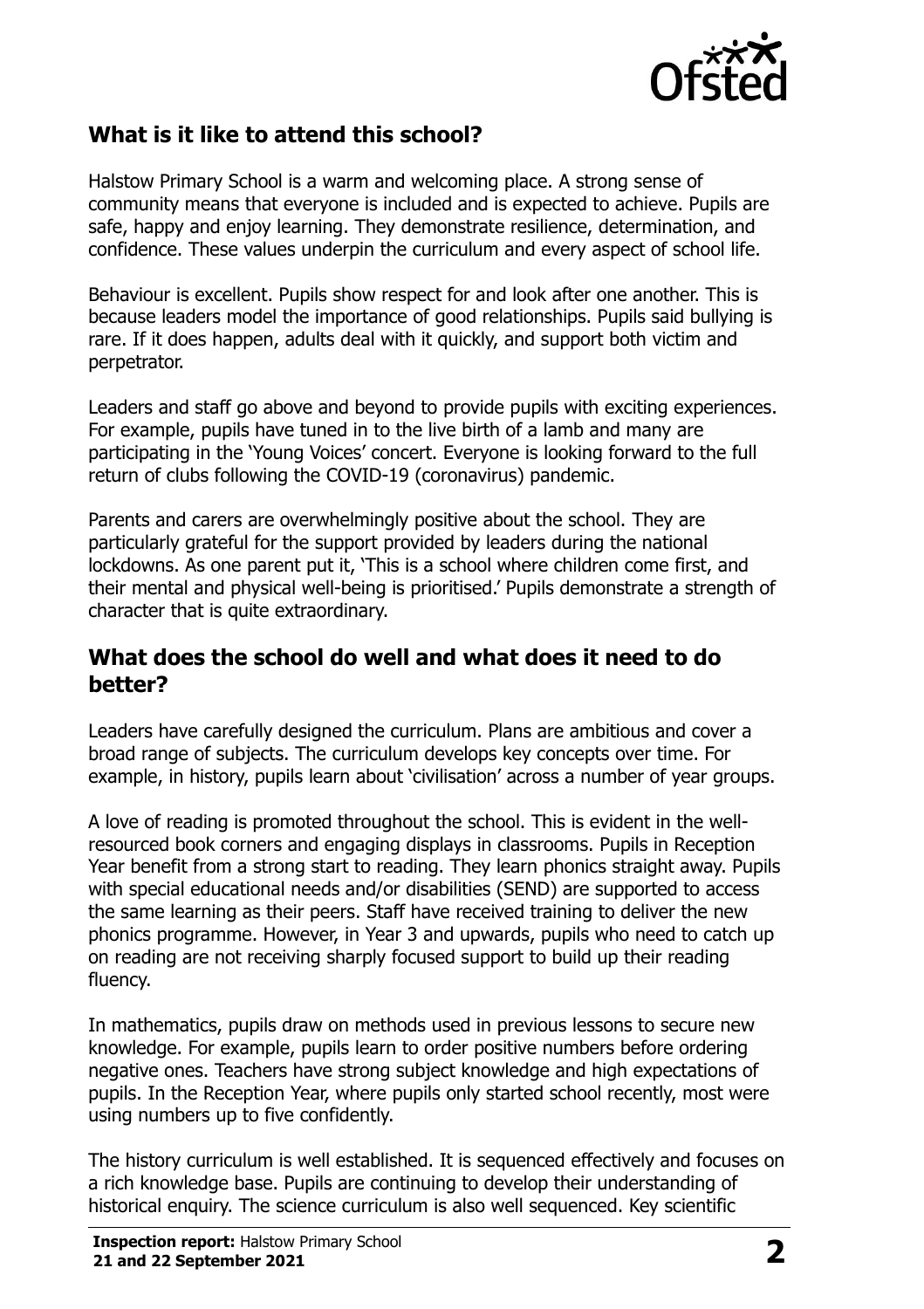

knowledge and vocabulary is taught explicitly. Nonetheless, some teaching does not give emphasis to checking pupils' previous knowledge, and how this will support pupils' learning in subsequent lessons.

Pupils, including those with SEND, have access to a wide range of rich activities beyond the curriculum. Activities are coherently planned to underpin the main school curriculum and widen pupils' experiences. For example, pupils have worked with an archaeologist to support their understanding of Roman Britain.

Working relationships between staff and pupils are strong. The main curriculum is adapted successfully so that all pupils can access it and learn well. For example, in phonics, adaptations are made by adding actions to the sounds. Support for all pupils, including those with SEND, is effective.

Pupils are highly motivated and have positive attitudes. They show respect for each other, listening to differing opinions without shouting out or getting annoyed. Learning is rarely disrupted. Pupils are mature in their approach to working with peers.

British values are promoted well through the curriculum, assemblies, and discussions. Pupils know about Britain's parliamentary system and legal ages for voting. They can also express how democracy was in action across the school, even for the youngest year groups.

Pupils have an excellent understanding about difference. They can explain accurately how diversity, equality and equity are promoted. Whole-school events, such as 'show racism the red card' day, are used well to promote inclusivity and zero tolerance towards abuse.

The trustee board and local governing body provide good support and challenge to school leaders. At trust level, the educational expertise is there to hold leaders to account about the quality of education. Minutes from local governing body meetings show how governors question leaders. Staff workload and well-being is often asked about to check that it remains high priority.

# **Safeguarding**

The arrangements for safeguarding are effective.

The school has robust systems in place to monitor concerns. These systems also ensure that recruitment is managed safely.

All staff are trained to identify pupils who may be at risk from harm. They know who to speak to and how to get help. They also know what to do if they are concerned about the behaviour of other adults.

Pupils are very aware of the dangers they might face. For example, older pupils understand what 'grooming' is and the signs to look out for.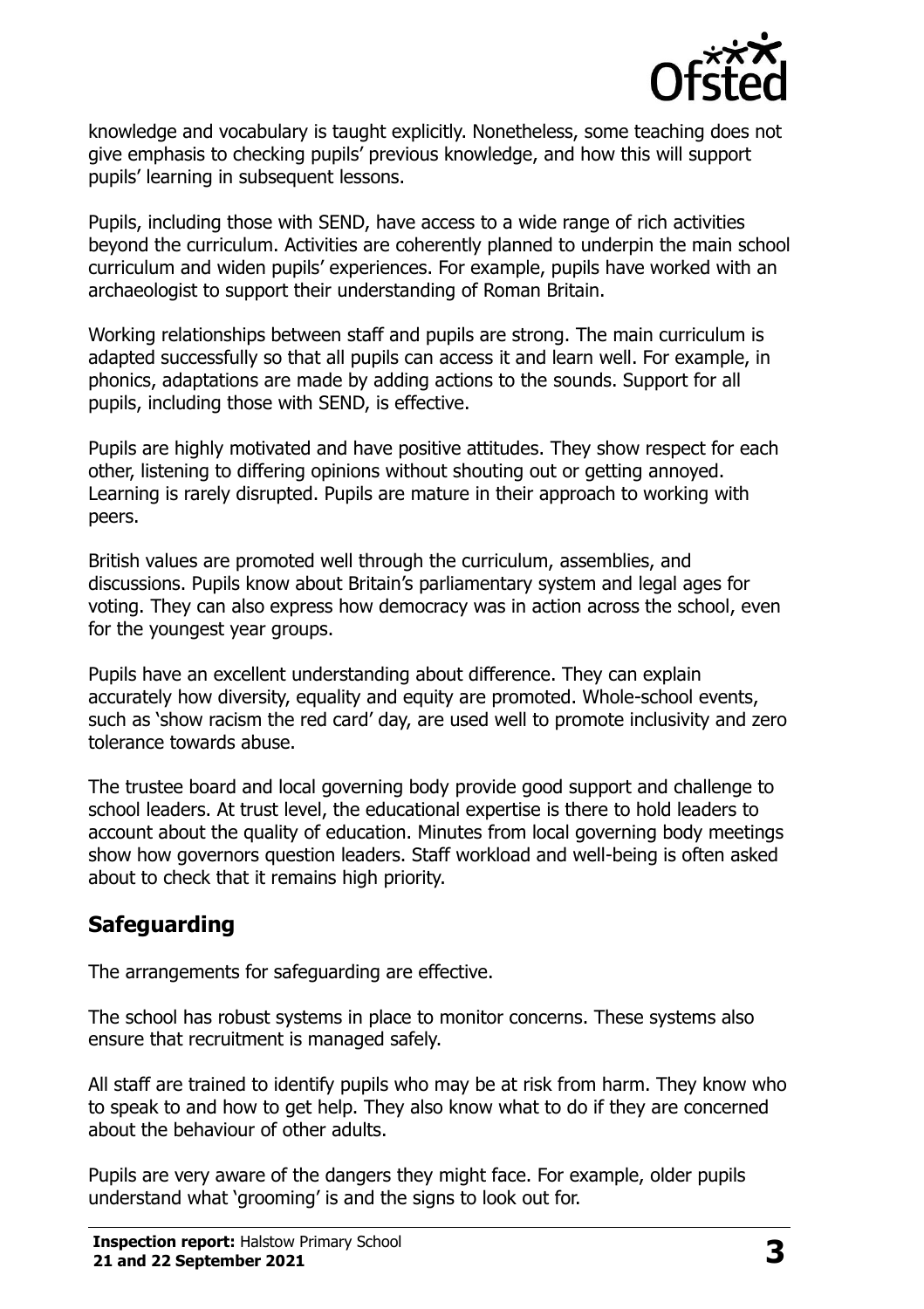

When needed, leaders secure support from a range of external agencies, including early help.

# **What does the school need to do to improve?**

#### **(Information for the school and appropriate authority)**

- Subjects are planned and taught around a rich knowledge base. However, in a few instances, subjects such as science do not allow sufficient time for pupils to deepen their understanding through the practise of key concepts. This means that pupils find it harder to remember key information over time. Leaders need to ensure that sufficient opportunities are provided for pupils to recall and rehearse the important knowledge set out in curriculum plans.
- Some pupils in Year 3 do not read regularly enough using books matching the sounds and vocabulary they know. This means they are not catching up as quickly as they could. Leaders should ensure that these pupils receive the support and practice they need to develop their reading fluency.

### **How can I feed back my views?**

You can use [Ofsted Parent View](http://parentview.ofsted.gov.uk/) to give Ofsted your opinion on your child's school, or to find out what other parents and carers think. We use information from Ofsted Parent View when deciding which schools to inspect, when to inspect them and as part of their inspection.

The Department for Education has further quidance on how to complain about a school.

If you are the school and you are not happy with the inspection or the report, you can [complain to Ofsted.](http://www.gov.uk/complain-ofsted-report)

### **Further information**

You can search for [published performance information](http://www.compare-school-performance.service.gov.uk/) about the school.

In the report, '[disadvantaged pupils](http://www.gov.uk/guidance/pupil-premium-information-for-schools-and-alternative-provision-settings)' refers to those pupils who attract government pupil premium funding: pupils claiming free school meals at any point in the last six years and pupils in care or who left care through adoption or another formal route.

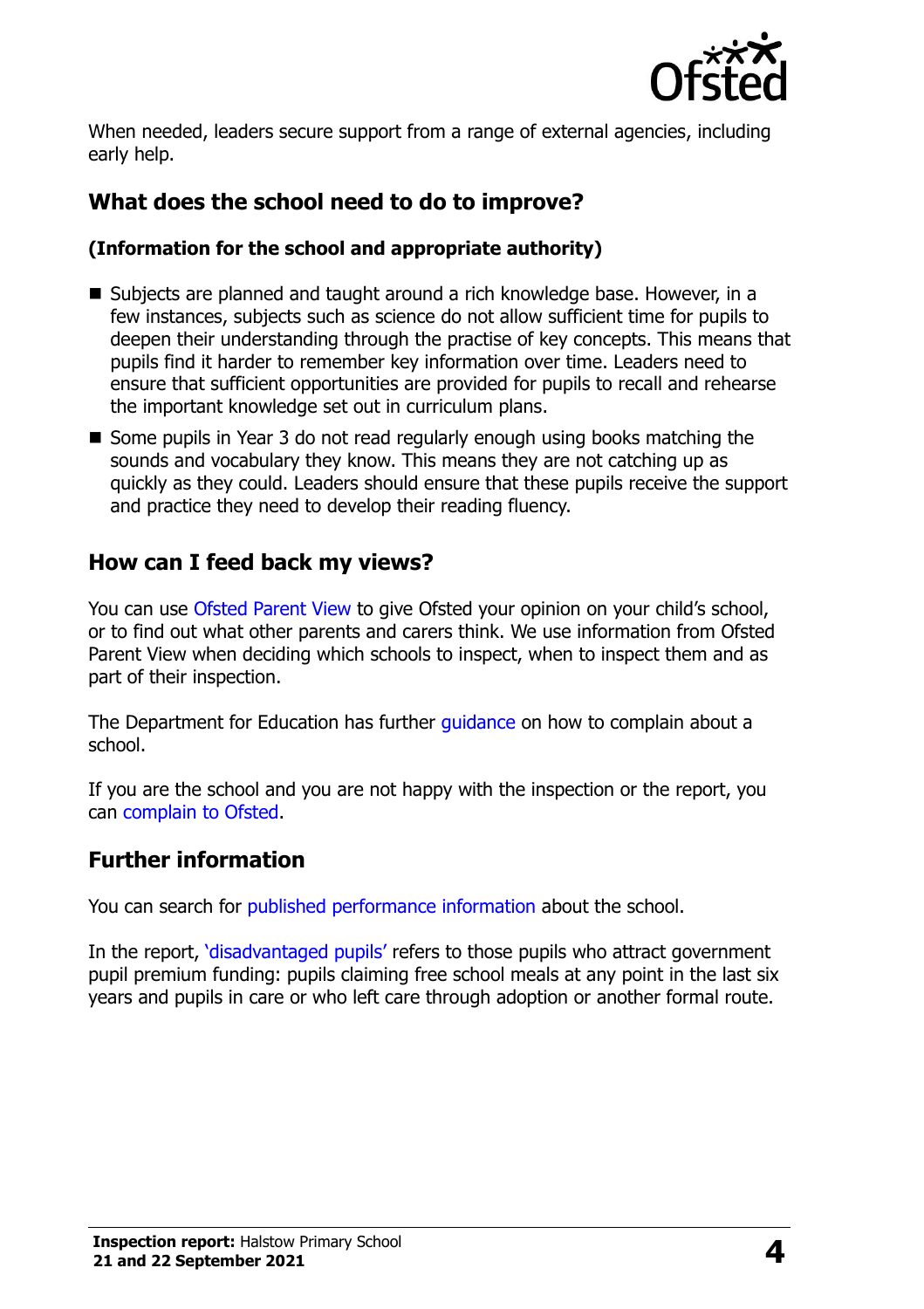

# **School details**

| Unique reference number             | 143597                        |
|-------------------------------------|-------------------------------|
| <b>Local authority</b>              | Greenwich                     |
| <b>Inspection number</b>            | 10199408                      |
| <b>Type of school</b>               | Primary                       |
| <b>School category</b>              | Academy converter             |
| Age range of pupils                 | 5 to 11                       |
| <b>Gender of pupils</b>             | Mixed                         |
| Number of pupils on the school roll | 409                           |
| <b>Appropriate authority</b>        | Board of trustees             |
| <b>Chair of trust</b>               | Mary Whitehead                |
| <b>Headteacher</b>                  | Tom Gray                      |
| Website                             | www.halstow.greenwich.sch.uk/ |
| Date of previous inspection         | Not previously inspected      |

# **Information about this school**

 $\blacksquare$  The school is part of the Compass Partnership, a multi-academy trust of six primary schools and one specialist provision in Greenwich.

# **Information about this inspection**

The inspectors carried out this inspection under section 5 of the Education Act 2005.

- This was the first routine inspection the school received since the COVID-19 (coronavirus) pandemic began. Inspectors discussed the impact of the pandemic with school leaders and have taken that into account in their evaluation.
- During the inspection, inspectors held meetings with the co-headteachers, two executive headteachers, the deputy headteacher, the special educational needs coordinator, class teachers and teaching assistants. An inspector met with two early career teachers.
- The lead inspector held meetings with the chair of trustees, a trustee, the chair of governors and the chief executive officer of the Compass Partnership. She also met with an external school improvement partner from the local authority.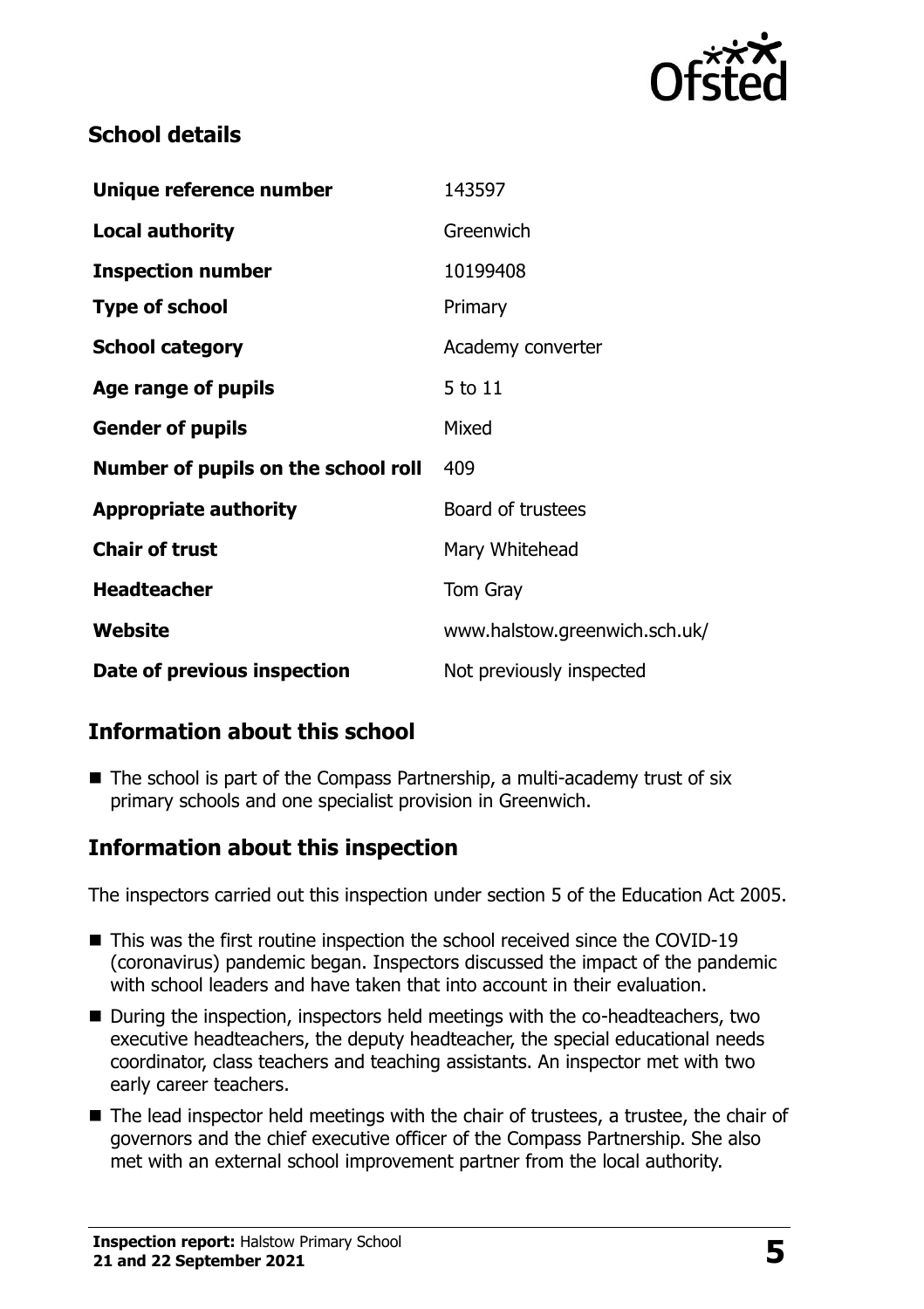

- Inspectors carried out deep dives in these subjects: reading, mathematics, history, science, and art and design. For each deep dive, inspectors met with subject leaders, looked at curriculum plans, visited a sample of lessons, spoke to teachers, spoke to some pupils about their learning and looked at samples of pupils' work.
- Inspectors also looked at curriculum plans and spoke to leaders about some other subjects.
- Inspectors reviewed the school's safeguarding policies and practices, including safeguarding checks on staff. Inspectors talked with staff and pupils about the school's safeguarding culture. An inspector reviewed accident logs and records of pupils' behaviour.
- The inspection team considered the responses to Ofsted's online surveys for staff and parents, including 50 free-text responses.

#### **Inspection team**

Alison Colenso, lead inspector Her Majesty's Inspector Robin Bosher **National State Inspector** Ofsted Inspector Ann Pratt **Calculation Control** Control Control Control Control Control Control Control Control Control Control Control Control Control Control Control Control Control Control Control Control Control Control Control Contro